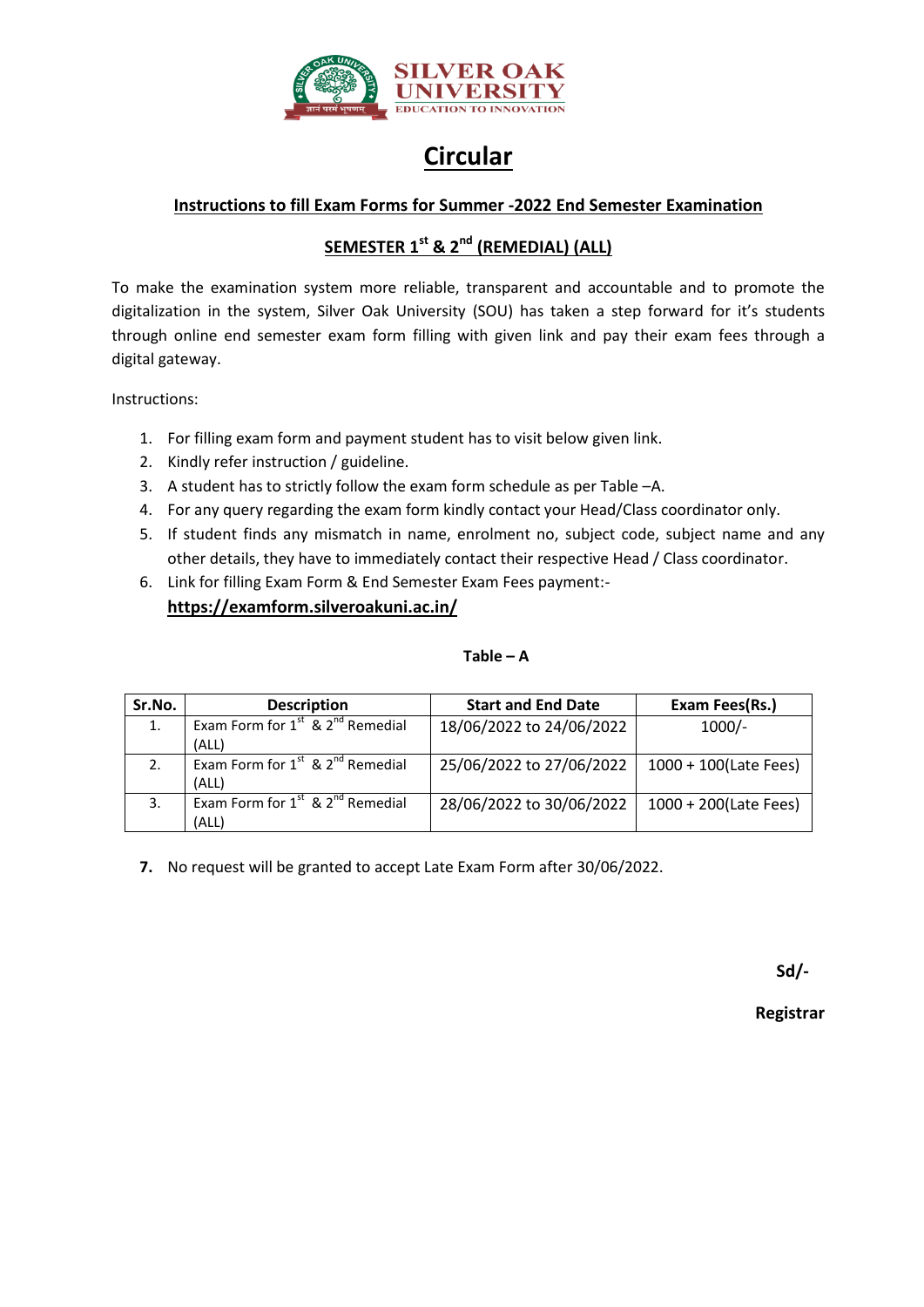|    |                                                                                                                           |                                                                   |                                                        |                                              |                                                 |                           | <b>SILVER OAK</b><br>EDUCATION TO INNOVATION                             |                                                                                |                        |                                                     |                        |                              |
|----|---------------------------------------------------------------------------------------------------------------------------|-------------------------------------------------------------------|--------------------------------------------------------|----------------------------------------------|-------------------------------------------------|---------------------------|--------------------------------------------------------------------------|--------------------------------------------------------------------------------|------------------------|-----------------------------------------------------|------------------------|------------------------------|
|    |                                                                                                                           |                                                                   |                                                        |                                              |                                                 |                           | <b>Guidelines to fill Exam Form</b>                                      |                                                                                |                        |                                                     |                        |                              |
|    | Follow the under mentioned steps:                                                                                         |                                                                   |                                                        |                                              |                                                 |                           |                                                                          |                                                                                |                        |                                                     |                        |                              |
| 1. | https://examform.silveroakuni.ac.in/                                                                                      |                                                                   |                                                        |                                              |                                                 |                           | Click on the following link for filling of Exam Form & Fees payment:-    |                                                                                |                        |                                                     |                        |                              |
|    |                                                                                                                           |                                                                   |                                                        |                                              |                                                 | <b>Exam Form Screen 1</b> |                                                                          |                                                                                |                        |                                                     |                        |                              |
|    | $\leftarrow$ $\rightarrow$<br>C                                                                                           | examform.silveroakuni.ac.in                                       |                                                        |                                              |                                                 |                           |                                                                          |                                                                                |                        |                                                     |                        | 田 立                          |
|    |                                                                                                                           | <b>EDUCATION TO INNOVATION</b>                                    |                                                        |                                              |                                                 |                           |                                                                          |                                                                                |                        |                                                     |                        |                              |
|    | <b>Enrollment No. *</b><br><b>ENTER ENROLLMENT NO.</b><br><b>6B3F32</b>                                                   |                                                                   |                                                        | <b>Exam Type *</b><br>---Select Exam Type--- |                                                 | $\checkmark$              | Exam Term. *<br>---Select Exam Term---                                   |                                                                                | $\checkmark$           | Semester *                                          | ---Select Exam Term--- | * indicates mandatory f      |
|    | <b>ENTER CAPTCHA CODE HERE</b>                                                                                            |                                                                   |                                                        |                                              |                                                 |                           |                                                                          |                                                                                |                        |                                                     |                        |                              |
|    | <b>SUBMIT</b><br>• Please View GuideLine PDF @ DOWNLOAD                                                                   |                                                                   |                                                        |                                              |                                                 |                           |                                                                          |                                                                                |                        |                                                     |                        |                              |
| 2. |                                                                                                                           |                                                                   |                                                        |                                              |                                                 |                           | Student has to enter their 12/13 digit enrolment number in enrolment tab |                                                                                |                        |                                                     |                        |                              |
| 3. |                                                                                                                           |                                                                   |                                                        |                                              | Student has to select Remedial in exam type tab |                           |                                                                          |                                                                                |                        |                                                     |                        |                              |
| 4. |                                                                                                                           |                                                                   |                                                        |                                              | Student has to select Summer in Exam term tab.  |                           |                                                                          |                                                                                |                        |                                                     |                        |                              |
| 5. |                                                                                                                           |                                                                   |                                                        |                                              | Student has to select Semester in semester tab. |                           |                                                                          |                                                                                |                        |                                                     |                        |                              |
| 6. |                                                                                                                           |                                                                   | Enter the captcha and then submit.                     |                                              |                                                 |                           |                                                                          |                                                                                |                        |                                                     |                        |                              |
|    | <b>Screen Two Will Open as below:</b>                                                                                     |                                                                   |                                                        |                                              |                                                 |                           |                                                                          |                                                                                |                        |                                                     |                        |                              |
|    |                                                                                                                           |                                                                   |                                                        |                                              |                                                 | <b>Exam Form Screen 2</b> |                                                                          |                                                                                |                        |                                                     |                        |                              |
|    |                                                                                                                           | <b>SILVER OAK</b><br>UNIVERSITY<br><b>EDUCATION TO INNOVATION</b> |                                                        |                                              |                                                 |                           |                                                                          |                                                                                |                        |                                                     |                        |                              |
|    | <b>Student Details</b>                                                                                                    |                                                                   |                                                        |                                              |                                                 |                           |                                                                          |                                                                                |                        |                                                     |                        | * indicates mandatory fields |
|    | Year                                                                                                                      |                                                                   |                                                        |                                              | <b>Exam Type</b><br>REGULAR                     |                           |                                                                          | <b>Exam Term</b>                                                               |                        |                                                     |                        |                              |
|    | 2021<br><b>Enrollment No.</b>                                                                                             |                                                                   |                                                        |                                              | UID No.                                         |                           |                                                                          | <b>WINTER</b><br>Institute                                                     |                        |                                                     |                        |                              |
|    | 898745632145                                                                                                              |                                                                   |                                                        |                                              |                                                 |                           |                                                                          | SILVER OAK COLLEGE OF ENGINEERING & TECHNOLOGY (SILVER OAK COLLEGE OF ENGINEER |                        |                                                     |                        |                              |
|    | <b>Branch</b><br><b>COMPUTER ENGINEERING</b>                                                                              |                                                                   |                                                        |                                              | Semester<br>$\mathbf 1$                         |                           |                                                                          | <b>Degree</b><br><b>B.TECH</b>                                                 |                        |                                                     |                        |                              |
|    | <b>Student Name (As per marksheet)</b>                                                                                    |                                                                   |                                                        |                                              |                                                 |                           | <b>Student Mobile No</b>                                                 | <b>Email Address Of Student</b>                                                |                        |                                                     |                        |                              |
|    | <b>BHARGAV MODI</b>                                                                                                       |                                                                   |                                                        |                                              |                                                 |                           | <b>ENTER STUDENT MOBILE NO</b>                                           | BHARGAV.IT@SOCET.EDU.IN                                                        |                        |                                                     |                        |                              |
|    | <b>Subject Details</b>                                                                                                    |                                                                   |                                                        |                                              |                                                 |                           |                                                                          |                                                                                |                        |                                                     |                        |                              |
|    | Sr No.                                                                                                                    | <b>Subject Code</b>                                               | <b>Subject Name</b>                                    |                                              |                                                 | <b>Theory Examination</b> |                                                                          |                                                                                |                        | <b>Practical/Viva/Jury/Dissertation Examination</b> |                        |                              |
|    | $\,$<br>$\overline{2}$                                                                                                    | 1010033196<br>1010083112                                          | <b>Environment Science</b><br><b>Basic Electronics</b> |                                              |                                                 | YES<br><b>YES</b>         |                                                                          |                                                                                | <b>NO</b><br><b>NO</b> |                                                     |                        |                              |
|    | 3                                                                                                                         | 1010153181                                                        | English                                                |                                              |                                                 | YES                       |                                                                          |                                                                                | <b>NO</b>              |                                                     |                        |                              |
|    | A,                                                                                                                        | 1010273101<br>1010123111                                          | Mathematics-1<br><b>Basic Mechanical Engineering</b>   |                                              |                                                 | YES<br>YES                |                                                                          |                                                                                | <b>NO</b><br>NO        |                                                     |                        |                              |
|    | <b>Information Confirm?</b>                                                                                               |                                                                   |                                                        |                                              |                                                 |                           |                                                                          |                                                                                |                        |                                                     |                        |                              |
|    | □ I have verified all the subjects listed in the Exam Form and found correct, there are no any missing subjects.<br>PAY 4 |                                                                   |                                                        |                                              |                                                 |                           |                                                                          |                                                                                |                        |                                                     |                        |                              |
|    |                                                                                                                           |                                                                   |                                                        |                                              |                                                 |                           |                                                                          |                                                                                |                        |                                                     |                        |                              |